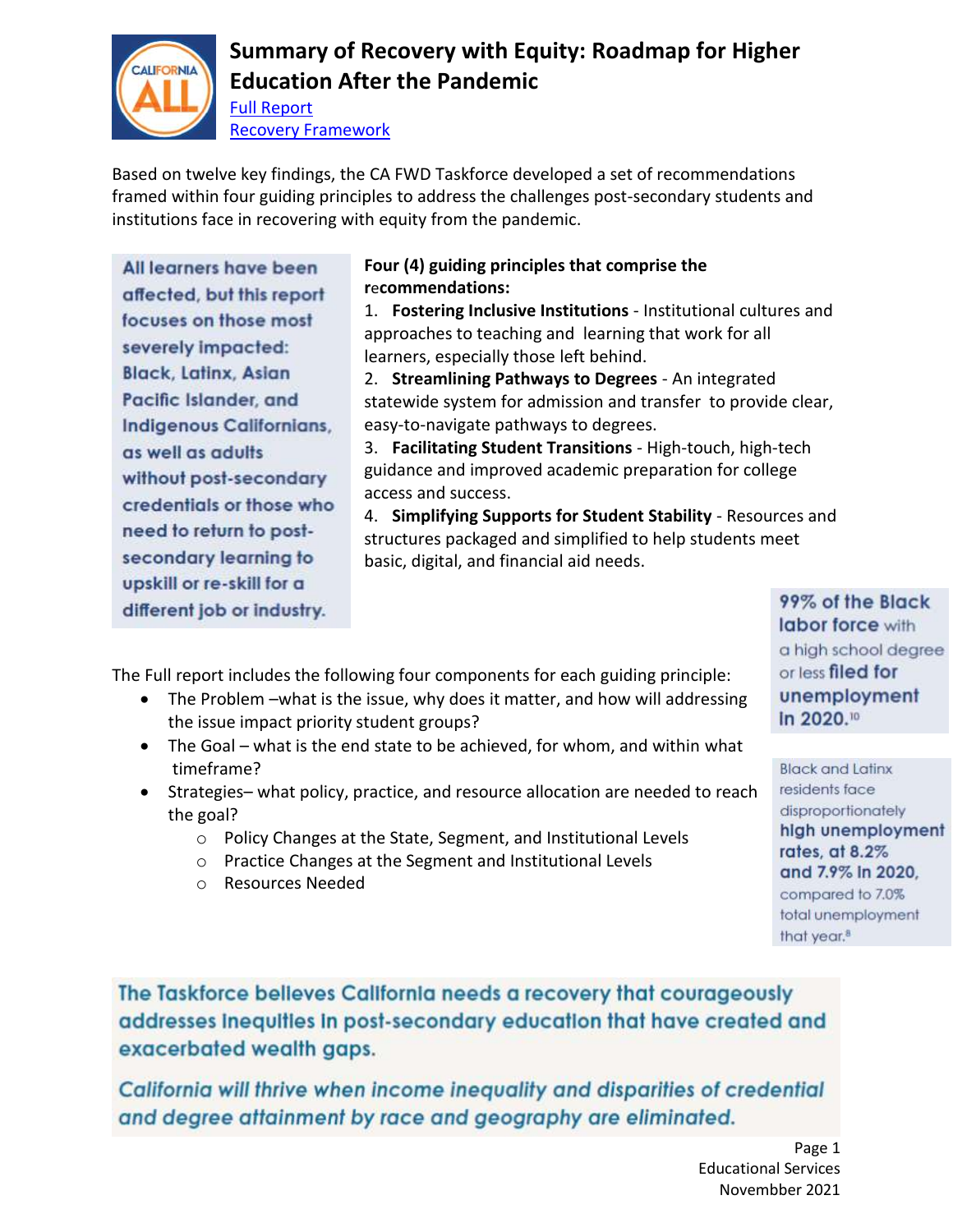## **1. Fostering Inclusive Institutions**

*Institutional cultures and approaches to teaching and learning that work for all learners, especially those left behind.* 

**THE PROBLEM:** Institutional cultures and classrooms are not shaped around the experiences of students of color and adult students—and this impacts student success.

**THE GOAL:** By 2030, learners of all backgrounds will report that they are valued, supported, and affirmed at their institutions; that faculty are adept at creating courses that are responsive to and build upon the unique experiences, needs, and talents of all learners; and that postsecondary institutions actively support their academic success and career readiness **MEASURES OF EQUITY:** 

- Student surveys on campus climate
- Student retention
- Changes to academic programs and course descriptions
- Faculty and department chair survey on curricula and teaching and learning

### **RECOMMENDATIONS:**

*See [pages](https://cafwd.app.box.com/s/emo4tqgc3bli1sguhk35cjsnmsow1g67) 38 – 42 for specific policy, practice, and resource allocation strategies needed to support these recommendations*

- 1. Improve Faculty, Staff, and Administrator Diversity
- 2. Cultivate Inclusive, Engaging, and Equity-Oriented Learning Environments
- 3. Retain Students through Inclusive Supports

## **2. Streamlining Pathways to Degrees**

*An integrated statewide system for admission and transfer to provide clear, easy-to-navigate pathways to degrees.* 

**THE PROBLEM:** Historically, the process of applying to college has been unnecessarily complex and time-consuming, creating immense challenges for families and learners, particularly those without prior college experience.

**THE GOAL**: By 2030, learners will have clear, easy-to-navigate pathways into and through postsecondary education, as well as admission and transfer processes facilitated by an integrated technology platform, dual admission, and common course numbering.

### **MEASURES OF EQUITY:**

- Enrollment and retention rates
- Dual Enrollment and transfer
- Time and credits to degree
- **•** Graduation Rates

**RECOMMENDATIONS:** *See [pages](https://cafwd.app.box.com/s/emo4tqgc3bli1sguhk35cjsnmsow1g67) 44 - 51 for specific policy, practice, and resource allocation strategies needed to support these recommendations*

- 1. Establish an Integrated Admissions Platform
- 2. Streamline and Unify the College Admission Process
- 3. Develop a Common Course Numbering System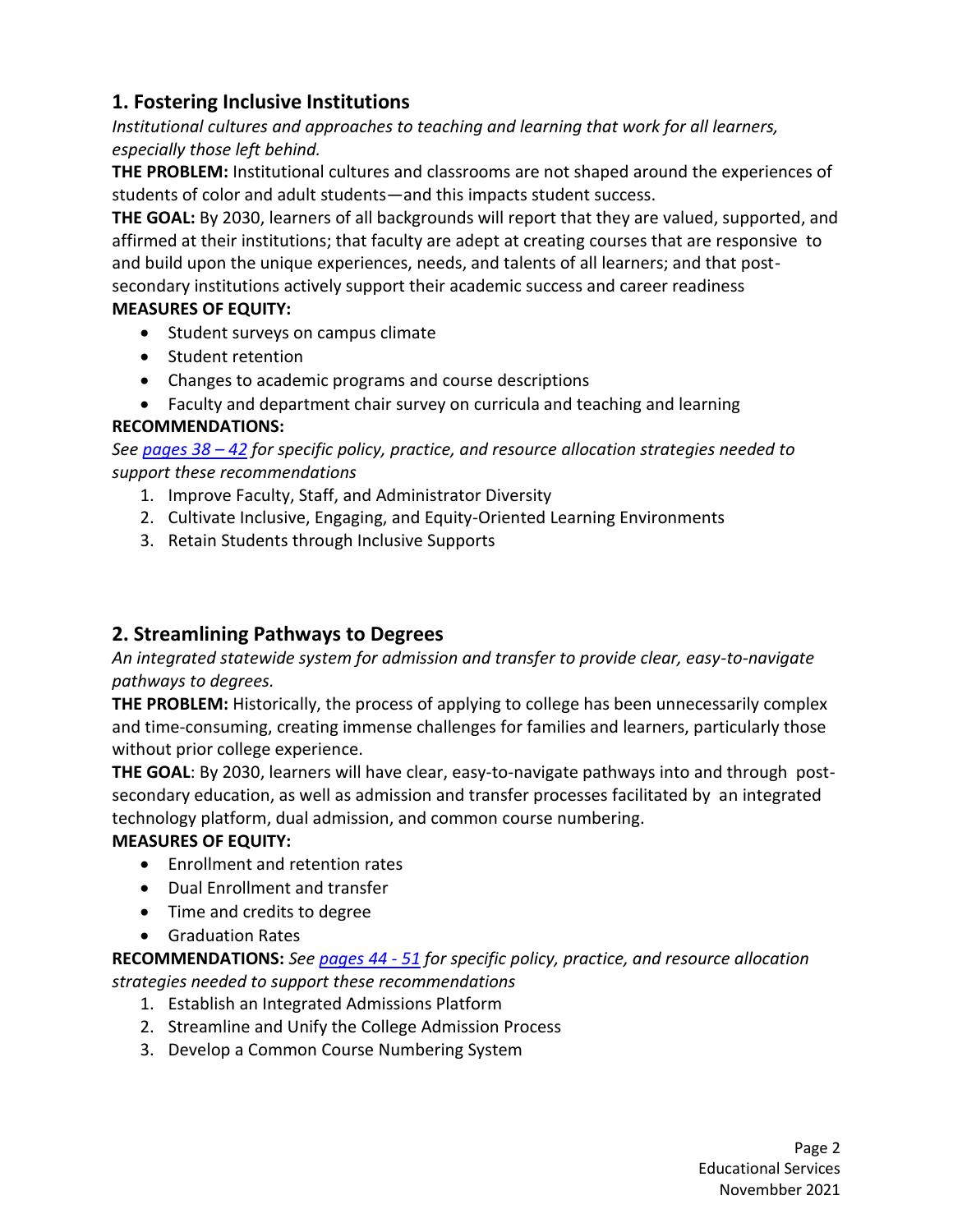## **3. Facilitating Student Transitions**

*High-touch, high-tech guidance and improved academic preparation for college access and success.*

**THE PROBLEM:** For K–12 learners in California, inadequate college preparation, limited advising and access to college information, and constrained access to early college experiences are key contributors to equity gaps.

**THE GOAL**: By 2030, learners in all public schools will have access to college preparatory coursework; early college experiences; and a high-tech, high-touch advising system that supports their success from middle school and high school into and through higher education and into the workforce

#### **MEASURES OF EQUITY:**

- A-G Course Completion
- Early college credit participation
- College enrollment and success rates of recent high school graduates

**RECOMMENDATIONS:** *See [pages](https://cafwd.app.box.com/s/emo4tqgc3bli1sguhk35cjsnmsow1g67) 54 - 57 for specific policy, practice, and resource allocation strategies needed to support these recommendations*

- 1. Provide High-Tech, High-Touch Advising
- 2. Support College Preparation and Early Credit

## **4. Simplifying Supports for Student Stability**

*Resources and structures packaged and simplified to help students meet basic, digital, and financial aid needs.*

**THE PROBLEM**: One of the greatest challenges during the pandemic is that learners cannot adequately focus on learning because they must focus on meeting their basic needs.

**THE GOAL**: By 2030, learners will receive support to meet basic needs through a simplified, integrated system that enables qualified college students to access California's social services, subsidized internet and technology, and increased financial aid.

#### **MEASURES OF EQUITY:**

- Student participation in social services programs
- Student reports of food and housing insecurity and digital access
- Unmet financial need and student indebtedness

**RECOMMENDATIONS:** *See [pages](https://cafwd.app.box.com/s/emo4tqgc3bli1sguhk35cjsnmsow1g67) 60 - 65 for specific policy, practice, and resource allocation strategies needed to support these recommendations*

- 1. Integrate Platform of State Services for Students
- 2. Subsidize Internet Access for Eligible Students
- 3. Improve College Affordability

## **Twelve (12) Key Findings:**

*For details on each finding, se[e pages 25 -](https://cafwd.app.box.com/s/emo4tqgc3bli1sguhk35cjsnmsow1g67) 33 of the full report.* 

- 1. The prevalence of racial injustice in higher education is a major barrier to student success.
- 2. The pandemic has exacerbated existing inequities in society, heightening barriers to students meeting their basic needs.